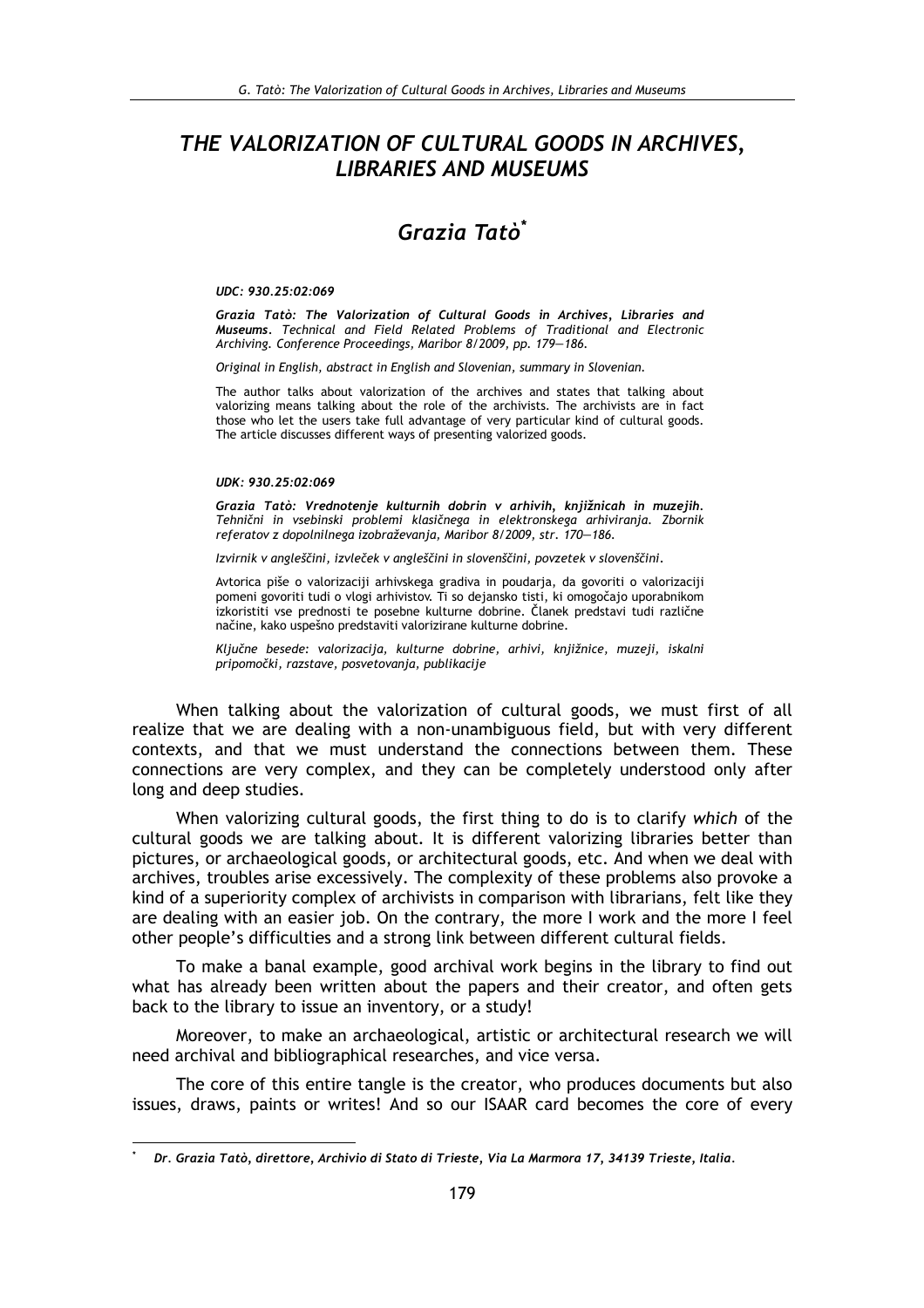research and the focal point from which all the cards of the other cultural goods take their origin, each one of them following their own rules and description standards.

Following this intuition, the Italian Ministry for Cultural Goods and Activities is currently setting up a »Culture Portal« in Italy, a growing network of public and private institutions linking all the creators and users of culture in Italy.<sup>1</sup> Museums, archives, libraries and other cultural institutions can share databases or news in text, audio, video or picture format. In details, Culturitalia manages a database cataloguing information given by its partners by meaning of metadata, the original data remaining on the web site of the supplier, where the user is taken via a link for a more complete consultation. The index is classified by a thesaurus projected to manage heterogeneous information coming from the catalogue and inventory systems differing between themselves. In this way, all the data remain in the hands of the creators, which manage their production, validation, managing and maintenance. In this way, the participation in a wide international circuit of sharing contents is granted.

We now have to focus on that famous specification of archives that makes them different because of their double nature of two-faced Janus whose both two faces must be studied, managed and protected: the cultural one, but also the juridical and administrative one. It is in fact well known that the archives are the only cultural good that is not born as a cultural good, but for bureaucratic, certifying, operative, etc. purposes. A complicated good, which is harder to use, requires more time, more knowledge, more patience, and more intermediation than the others.

This is why talking about how to valorize the documentary cultural good means first of all talking about archivists.<sup>2</sup> These professionals are the essential link between the document and the retriever, being either an academically dressed university teacher or an ordinary citizen looking for her/his great-grandparents. The archivist who arranged the fonds, restored the original order, indexed and inventoried, and the archivist who welcomes and suggests the user on how to proceed her/his retrieval in the study hall, are the two sides of the same coin, the same way of valorizing the archives, which without these two professionals would stand silent, inaccessible and in practice unusable.

In this point of view, I think valorizing is first of all making usable. You cannot simply invent or learn this kind of work by simply working at it. Of course, it demands a solid and well-constructed scientific and cultural training and a special attitude to facing the changes and the differences and the attitude to ranging from parchments to digital files with the same archival consistency. But this is one of the most fascinating aspects of this work, the fact that it is never iterative, but always new and renewed. From the point of view of how?, then, we can say that making guides, censuses, inventories, databases, is the first and a better way of valorizing, the first condition to be established for the other to follow.

Between these last, I would like to dwell on the exhibitions, the meetings, the paper and online publications, and the charter of commitments.

The papers exhibitions, then. A strong opportunity of promoting, trying to catch the attention of the audience, by means of a topic, on the archives as a cultural good and on the opportunities of retrieval that it can offer. Setting up

Cf.: http:// www.culturaitalia.it.

<sup>&</sup>lt;sup>2</sup> Cf. Grazia Tatò, The Valorisation of Archival Goods, on »Atlanti«, vol. 18 (2008) Trieste 2008, pp. 195-215.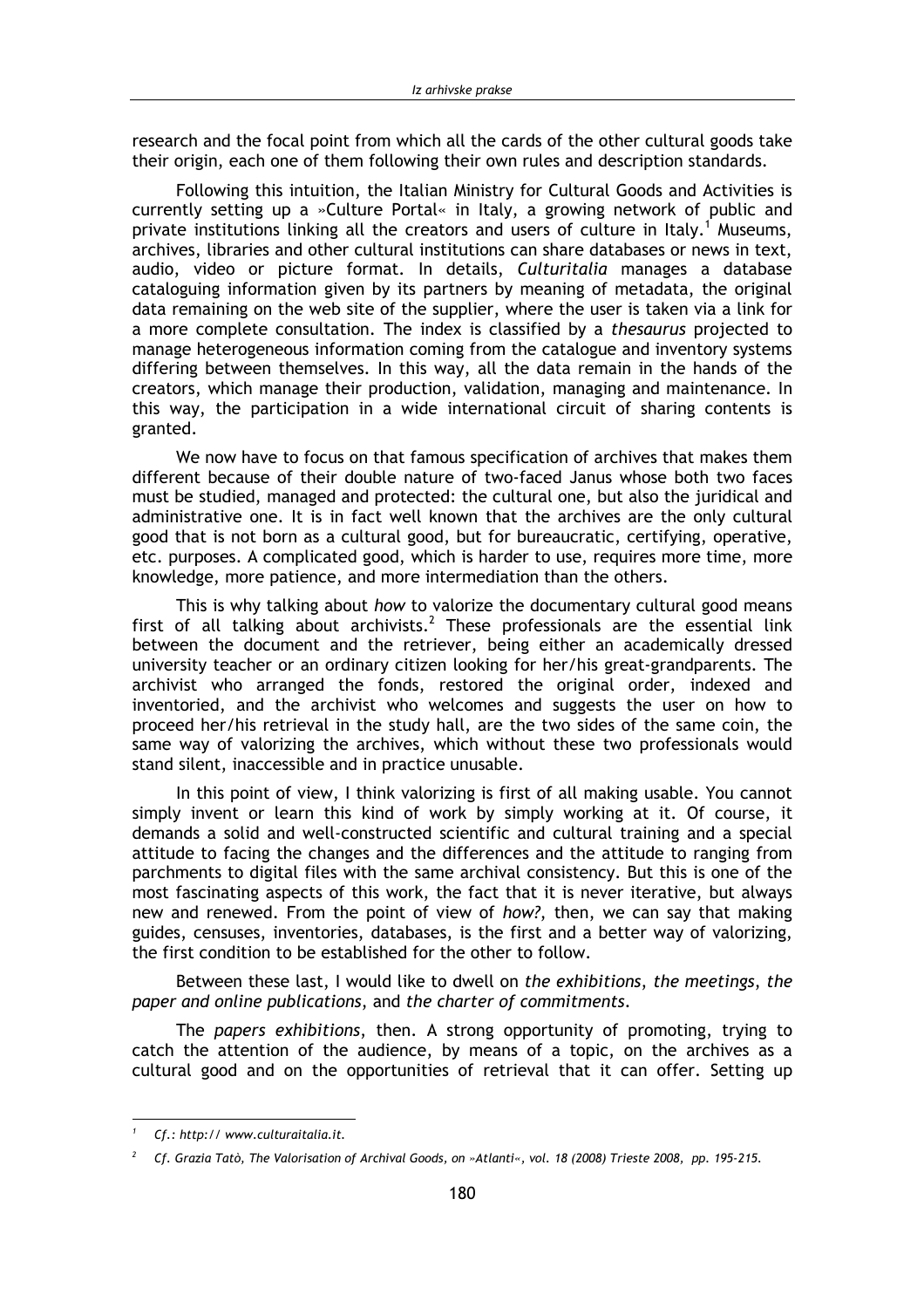papers exhibition is not so easy, and, once more, the document proves itself difficult to be managed and given to an audience.

First of all, one should make a choice of the »nicest« documents, the most legible and charming ones. It is really not that meaningful to exhibit a slovenly and unreadable document, even if its content is interesting; and if one thinks it is really worth exhibiting, it should be accompanied by a card explaining its content. The one or two pages long documents should be preferred, since an exhibition is not a proper place to read a longer document, and the documents should be self-ending and with no need for a link to their file to be understood. In case of a register or a book, one should choose the »right« page, since visitors can not leaf through the book. It is always fundamental to create a clear, reasonable, self-showing and non-equivocal course, and to arrange synthetic cards where the fond, the series, the classification, the retrieval signature and the dates should be given. In fact, it happens frequently that a user comes back asking for the document he saw at the exhibition, wanting to make a retrieval starting from that document, but without a precise reference everything gets more and more difficult.

Publishing a catalogue is also fundamental, because the whole work is done absolutely ephemeral and vanishes! The catalogue is what remains at the moment the exhibition is closed, and will be a useful tool for future in-depth examinations.

The tendency is mounting exhibitions where different kinds of cultural goods are exhibited. Documents together with paintings, books, models, photographs, medals, newspapers, and so on, often attached to the archival files.

The participation of the State Archives of Trieste in the celebration of 1918 was very particular, because a very particular kind of »documents« were exhibited.

It was a set of jewellery, which are not the »attachments« but are themselves the »documents«! These jewels are a part of the judicial deposits that were under custody at the Justice Court of Trieste; whose management and custody was then crossed over to the ad hoc Imperial Kingly Office set up by the Sovereign Will dated June 28<sup>th</sup>, 1850.

To this Office, settled at the Court of Justice, also flowed all the judicial deposits from the other judiciaries in Trieste.

The director, the cashier and the surveyor had to overview the incoming and outgoing of the deposits, both cash, jewellery, bonds and savings accounts.

In the criminal and civil law, the judicial deposit is a guarantee for a credit, but also a protection of the holders' rights, and can also be about police investigations, impounding, legal expenses, and bails.

After 30 years from the beginning of the deposit, and in absence of any claim, the deposits were sold in a pole, and the money given to the State administration.

After the passage from the Austrian to the Italian administration, the whole procedure was put on »stand by«, and then the custody was made by the Revenue Office.

After the reorganization of ministries, from January  $1<sup>st</sup>$ , 2001 the Finance Ministry settled the Fiscal Agencies, which were not entitled to keep governmental properties, and so the whole deposit was given to the State Archives of Trieste.

For the exhibition, the jewellery, together with some of the documents, went out of the Archives in little bags that had them in custody, and at disposal to the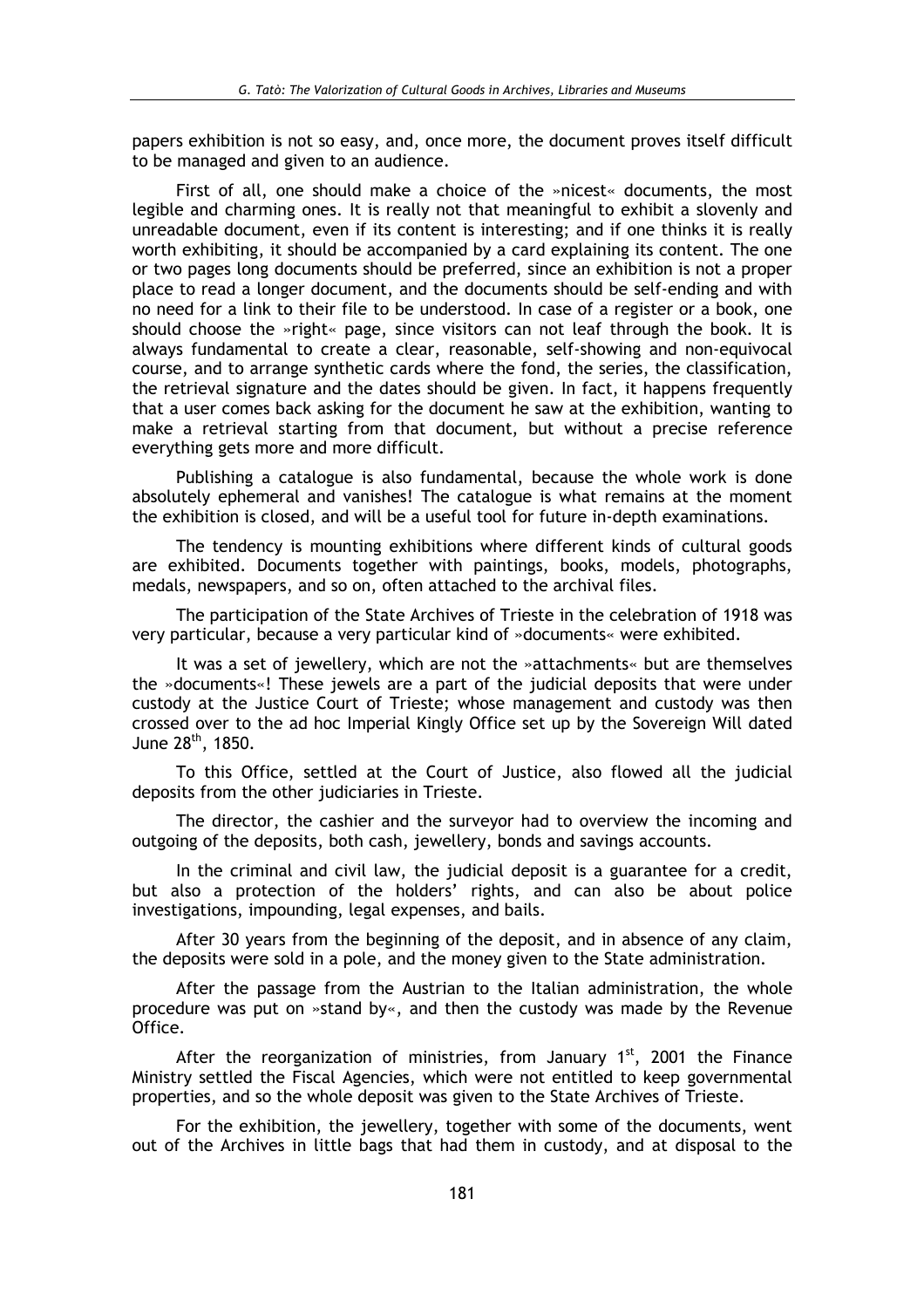visitors to testify the workmanship, the shapes and the fashions belonging to the past times, but that are still nowadays suggested again because of their actuality. The whole setting counts a total amount of 9460 items, including binoculars, glasses, wallets, etc.

Exhibitions are often supported by meetings that, of course, can also be selfsufficient.

With regard to the archives, there are two typologies of such events: the archival meetings, as the International Archival, organized in Trieste and those about historical, social, economic, architectural etc. matters, exhibiting the concerning documentary sources. I must confess I do not like very much the archivists playing historians, or historians playing archivists, because I am sure that professionalism should always be honored. However, these conferences can be a meeting-point for both the professional roles, offering to the archivists a better knowledge of the historic-institutional context and to the historians' tangible suggestions for their retrievals.

In this instance too the preparation of the documents is the topic moment to check the existing situation, think about it and then restart with a complete knowledge of the results already achieved. The IIAS has always been issuing the proceedings before the meeting. This choice has both positive and negative aspects. On the one hand, the text is immediately circulating, also among those who could not attend the meeting, and it is easier to follow the lectures and think about being ready to intervene in the debate. On the other hand the meeting is fixed in a text that will miss the very moment of the debate. From another point of view, the proceedings issued after the meeting might be very late in issuing and sometimes some lectures are missing. The choice must consider the sort of the meeting, choosing the first solution in case of ongoing topics and the other solution in case of topics needing a certain time to be settled.

Another important topic is the *issuing* of finding aids such as inventories, censuses, guides, handbooks, dictionaries, essays, etc.

With regards to this, one should tell apart paper issuing from web issuing. The trend is issuing on the web, because of fewer expenses, more speed, possibility of updating and easiness in the retrieval of specific matters. This is the general situation, but in case of archives some particular problems arise.

Is it really true, for example, that the user's retrieval is easier?

One obtains an immediate and overmuch answer however, for example using Google, but the answer is often wrong and incomplete. It is not the same answer one could get after a professional archival retrieval, but only something »caught« here and there.

Let us compare the differences between a printed guide and a guide on the web. If a printed guide gives a possibility of making a complete retrieval, becoming aware of the archival and historic-institutional context and offers the user the support of an archivist, it is updateable only with another issue, needs a long time and finances to be made and must be read only in the proper places. A guide on the web is always updateable and immediately distributable, needs low expenses, is easily reachable, but gives answers limited to the written text only, with no global view, a risk of incomplete answers, and leaves the user alone and with no archival help in the retrieval.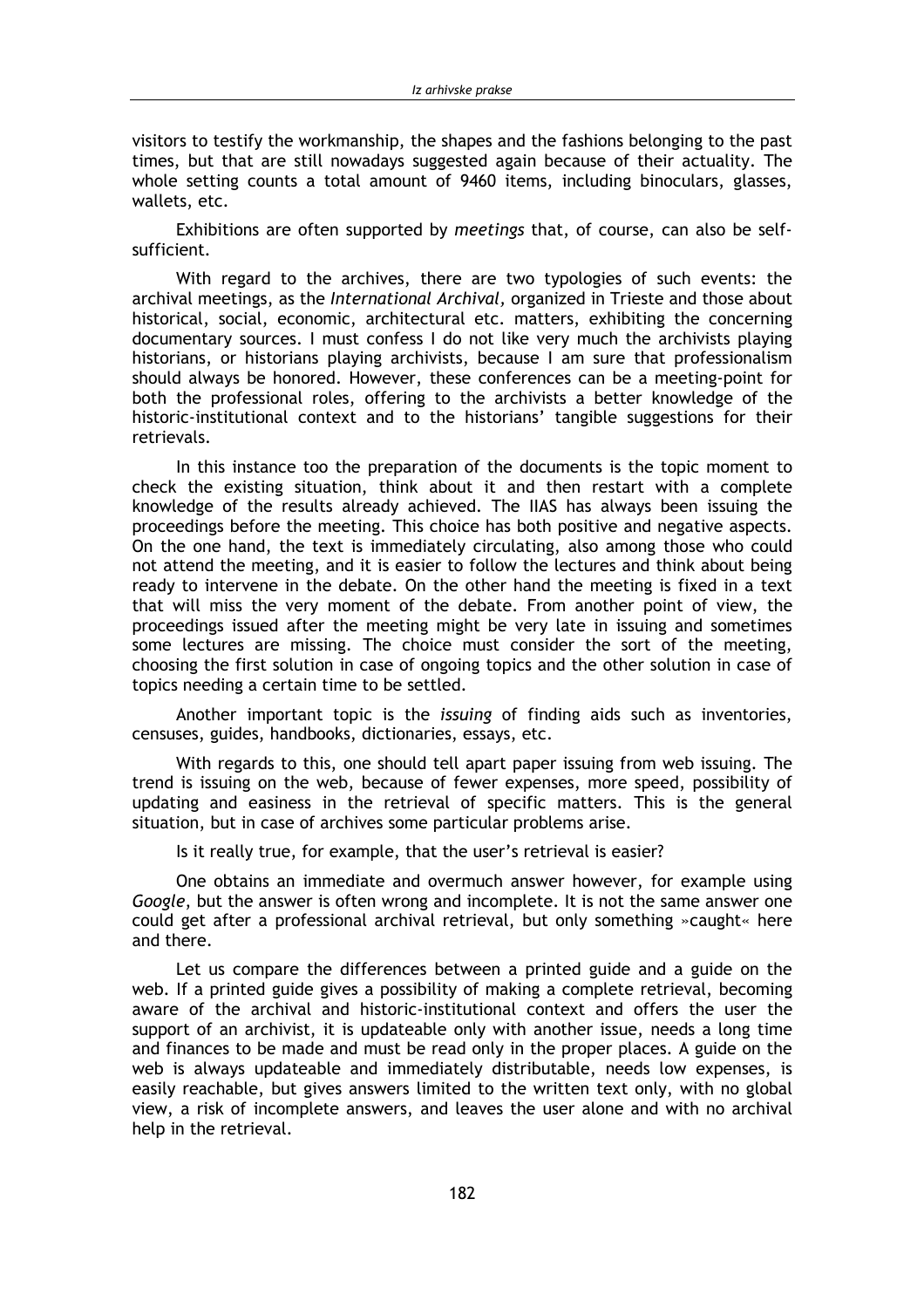It is quite evident that the benefits are bigger, but they have to be carefully valued. The retrieval in the study hall cannot be substituted, unless on the web also the picture of every single document can be obtained; but this is surely a time consuming and costly thing that needs too much human and economic resources. It can be made only for very particular, interesting archival fonds to be viewed by users belonging to the widest geographical area. In this way one can avoid the risk linked to a constant consultation of the material and also long and costly journeys. This is the case of the »Franceschino Cadastre« fond in the State Archives of Trieste, concerning other countries too, such as Croatia and Slovenia. A demo can be consulted at the URL: www.archivi.beniculturali.it.

When talking about valorization, it is also useful to talk also about the charter of commitments.

It comes into being from the need of establishing principles and rules for the relationships between administrations and citizens.

It is an out-and-out pact with the users, a communication and information tool allowing them to know the services given by the administration, the ways to give, and the standards, to verify that the commitments are fulfilled, and to grade the services also by complaints.

The adoption of a charter of commitments in the Italian Ministry for Cultural Goods and Activities is one of the initiatives to valorize the cultural heritage and to adequate the organization of the activities of the administration to the expectations of users.

The charter is updated periodically to consolidate the achieved quality levels and to monitor the positive changes obtained by the carrying out of improvement projects that can also originate from a periodical monitoring of the users' opinions. Its drawing up is inspired by the fundamental principles of the Directive of the Head of Government of January 27<sup>th</sup>, 1994:

### equality and impartiality

All the services are given on a basis of equality, and the same treatment is granted to all the citizens, with no distinction of nationality, sex, language, religion, political opinion, and the archives will remove inefficiencies and will promote initiative to facilitate the access and the use to disabled persons, foreigners, and to socially and culturally disadvantaged people; the instruments and the activities of information, communication, documentation, scientific assistance to the research, education and didactics are in every case based on the principles of objectivity, justice and impartiality;

continuity

The administration grants continuity and regularity in supplying the service; in any case of difficulties or obstacles it undertakes to inform pre-emptively the users and to adopt all the necessary solutions to reduce the inconveniences;

### participation

The archives promotes the information on the activities made and takes into account the suggestions given by the users, both as individuals or associated;

efficiency and effectiveness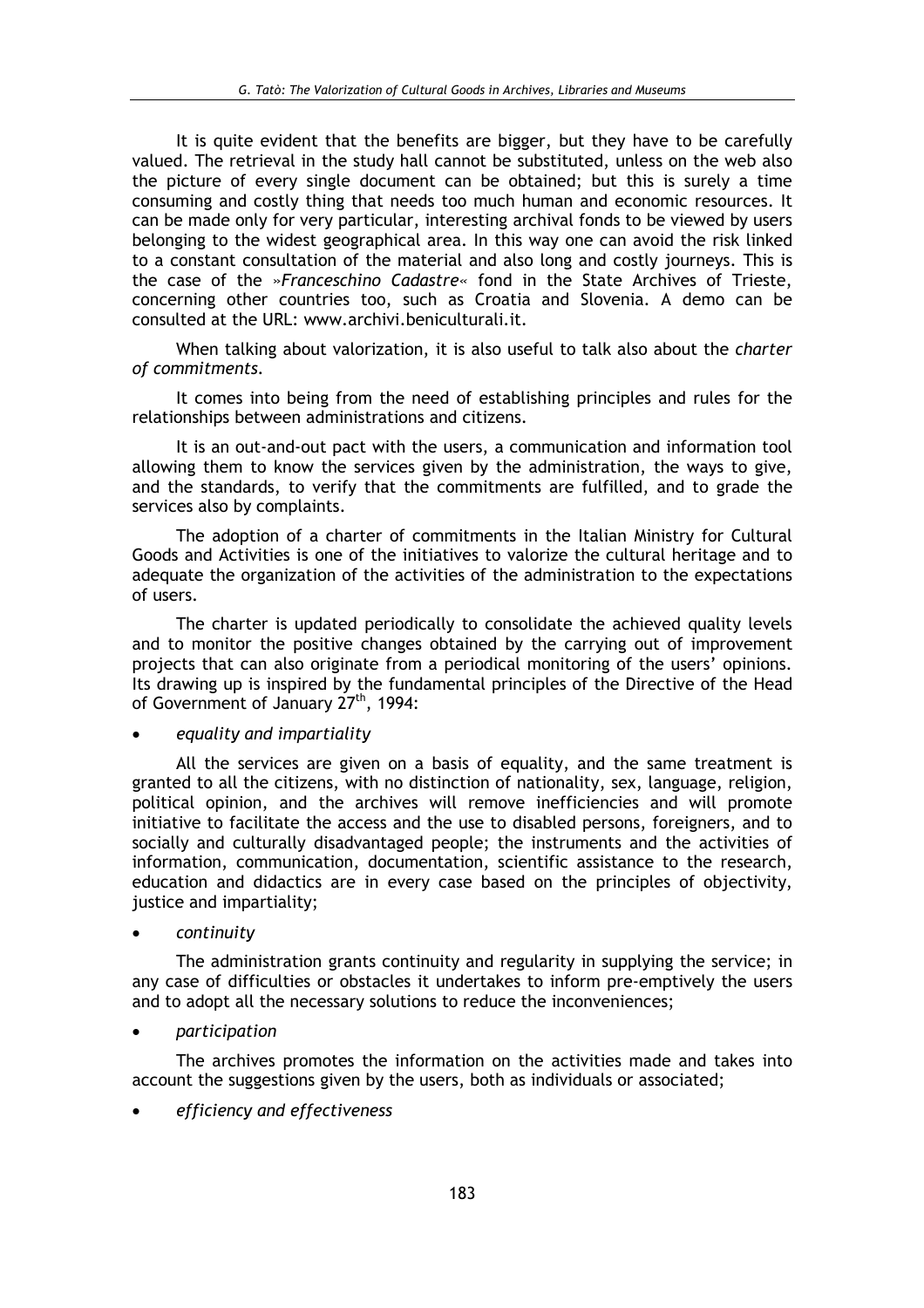The director and the staff pursue the goal of constant improvement of the efficiency and effectiveness of the services, adopting the technological, organizational and procedural solutions more suitable to the goal.

Below, the guidelines for the drawing up of the charter of commitments for the services in the archives made by the Italian Ministry for Cultural Goods and Activities in 2005.

| <b>Characteristics of the service</b>                             | <b>Committed Level of the Service</b>                   |
|-------------------------------------------------------------------|---------------------------------------------------------|
| <b>Access</b>                                                     |                                                         |
| <b>Regularity and Continuity</b>                                  |                                                         |
| Opening hours                                                     | Fromto                                                  |
|                                                                   | Opening/closing days (holidays, week days of<br>rest)   |
| Reception                                                         |                                                         |
| Information and guidance:                                         | Indicate every useful information, and<br>particularly: |
| - Information desk                                                | Localization                                            |
| - Free of charge information material                             | Typology of the material                                |
| - On line information                                             | Web address                                             |
| - Signals                                                         | Maps, indications                                       |
| Disadvantaged people access                                       |                                                         |
|                                                                   |                                                         |
| Fruition                                                          |                                                         |
| Range                                                             |                                                         |
| Availability of the material                                      |                                                         |
| - Communication of unavailable series or fonds                    |                                                         |
| - Receptiveness                                                   | Number of places and plugs for laptops                  |
| - Archival units at disposal daily                                | Number of units                                         |
| - Archival units at disposal for every request                    | Number of units                                         |
| - Daily drawings from the deposits                                | Number and timing                                       |
| - Booking service                                                 | Telephone number and time schedule                      |
| Waiting times in case of continuous drawings<br>from the deposits | Waiting time from the beginning of the<br>drawing       |
| <b>Effectiveness of the mediation</b>                             |                                                         |
| Assistance of personnel expert in the research                    | Time percent                                            |
| Availability of research tools:                                   |                                                         |
| - Fonds/series with finding aids                                  | Indicate which                                          |
| - Availability of access to the web                               |                                                         |
|                                                                   |                                                         |

## **Guidelines for the Archives**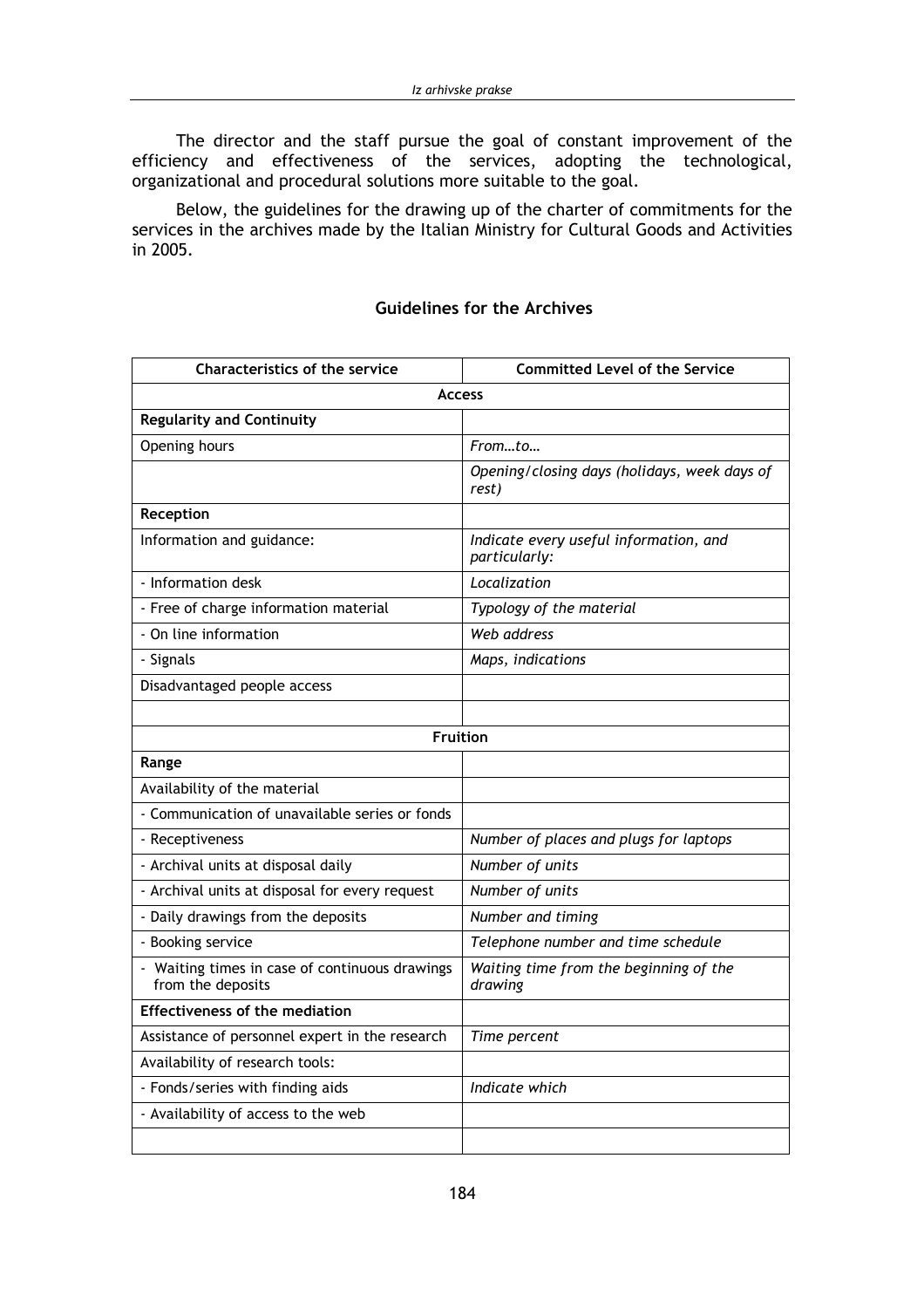| <b>Characteristics of the service</b>             | <b>Committed Level of the Service</b>         |
|---------------------------------------------------|-----------------------------------------------|
| Reproduction (as allowed by the law on copyright) |                                               |
| <b>Regularity and Continuity</b>                  |                                               |
| Time schedule of the requests                     | Indicate time schedule                        |
| Time schedule of the reclaim                      | Indicate time schedule                        |
| Time schedule of the cash desk                    | Indicate time schedule                        |
| Range                                             |                                               |
| Availability of the instruments                   | Every useful information (e.g.: waiting list) |
| Possibility of:                                   |                                               |
| - photocopies                                     |                                               |
| - microfilms                                      |                                               |
| - digital copies                                  |                                               |
| - photographs                                     |                                               |
| - other                                           |                                               |
| Booking in the distance                           | Kind of (telephone, online, fax, letter)      |
| Waiting time for every kind of booking            |                                               |
| Accordance                                        |                                               |
| Accordance to the original                        | Percent of complains                          |
| Research in the distance                          |                                               |
| Range                                             |                                               |
| <b>Quality information</b>                        | References                                    |
| Research tools to be used in the distance         | Kind of                                       |
| Online accessibility                              | Web address                                   |
| <b>Effectiveness of the mediation</b>             |                                               |
| Responsible                                       | Name and address                              |
| Answering timing                                  | Number days                                   |

One more remark about the appraisal.

To valorize the documentation it is necessary to make delicate, complicated and irreversible work of appraisal. Many archival administrations are working to a preservation plan to be set against the traditional scheduling. The difference between these concepts is fundamental: on the one hand the stress is on what *must* be preserved, on the other hand the stress was on what can be thrown away, the preservation plan leads to look for the documentation to fill any possible voids, the scheduling leads to eliminate in a critical way what is complete.

Finally, a last remark about the reasons why to lead or should lead the archivists to valorize their archives.

As we said, it is difficult to manage archives as a cultural good, also for an expert researcher, and they are often completely unknown to an occasional user. Many of us happened to be asked, in a non-professional context, the fateful questions: What do you exactly do? What is an Archive? What do you preserve?, followed by the usual: Oh, then everything is digitalized, isn't it indeed?, and of course getting disheartened!